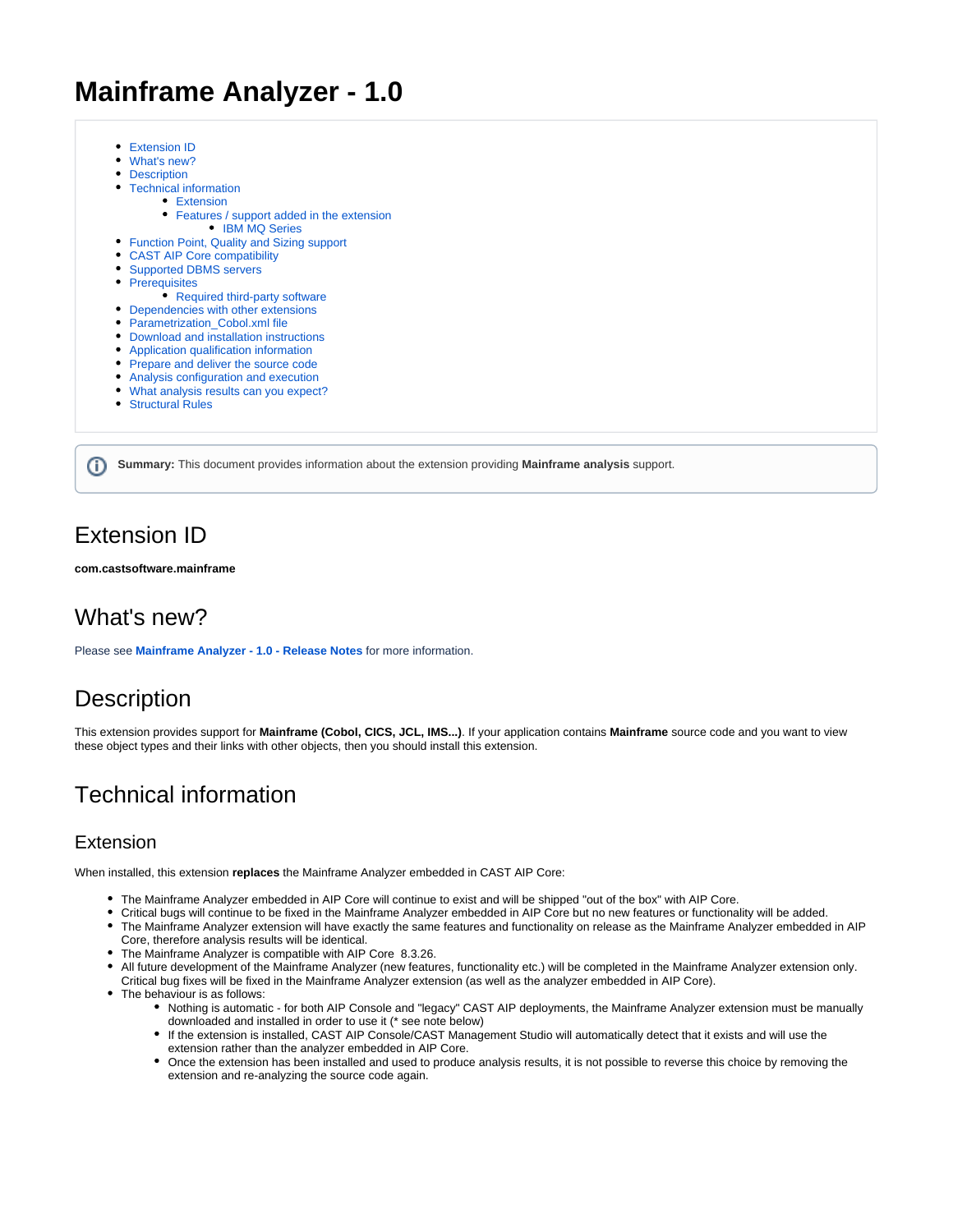Starting **AIP Console 1.26**, if Mainframe source code is detected by AIP Console during delivery, the **Mainframe extension will automatically be downloaded and installed** replacing the Mainframe Analyzer embedded in AIP Core. If you do not want this to occur, you must **blacklist** the Mainframe extension using the aip-node-app.properties file on the AIP Node responsible for analyzing your application. See **[Blacklist](https://doc.castsoftware.com/display/AIPCONSOLE/Blacklisting+extensions) [ing extensions](https://doc.castsoftware.com/display/AIPCONSOLE/Blacklisting+extensions)** for more information.

#### <span id="page-1-0"></span>Features / support added in the extension

#### <span id="page-1-1"></span>**IBM MQ Series**

The analyzer supports IBM MQSeries (see **[Mainframe - Technical notes](https://doc.castsoftware.com/display/TECHNOS/Mainframe+-+Technical+notes)**), but the following support has been added in the extension:

- MQSeries objects are now supported via Batch and CICS environments (ex: CSQBOPEN, CSQCOPEN).
- MQSeries objects are now identified without the copybook CMQODV.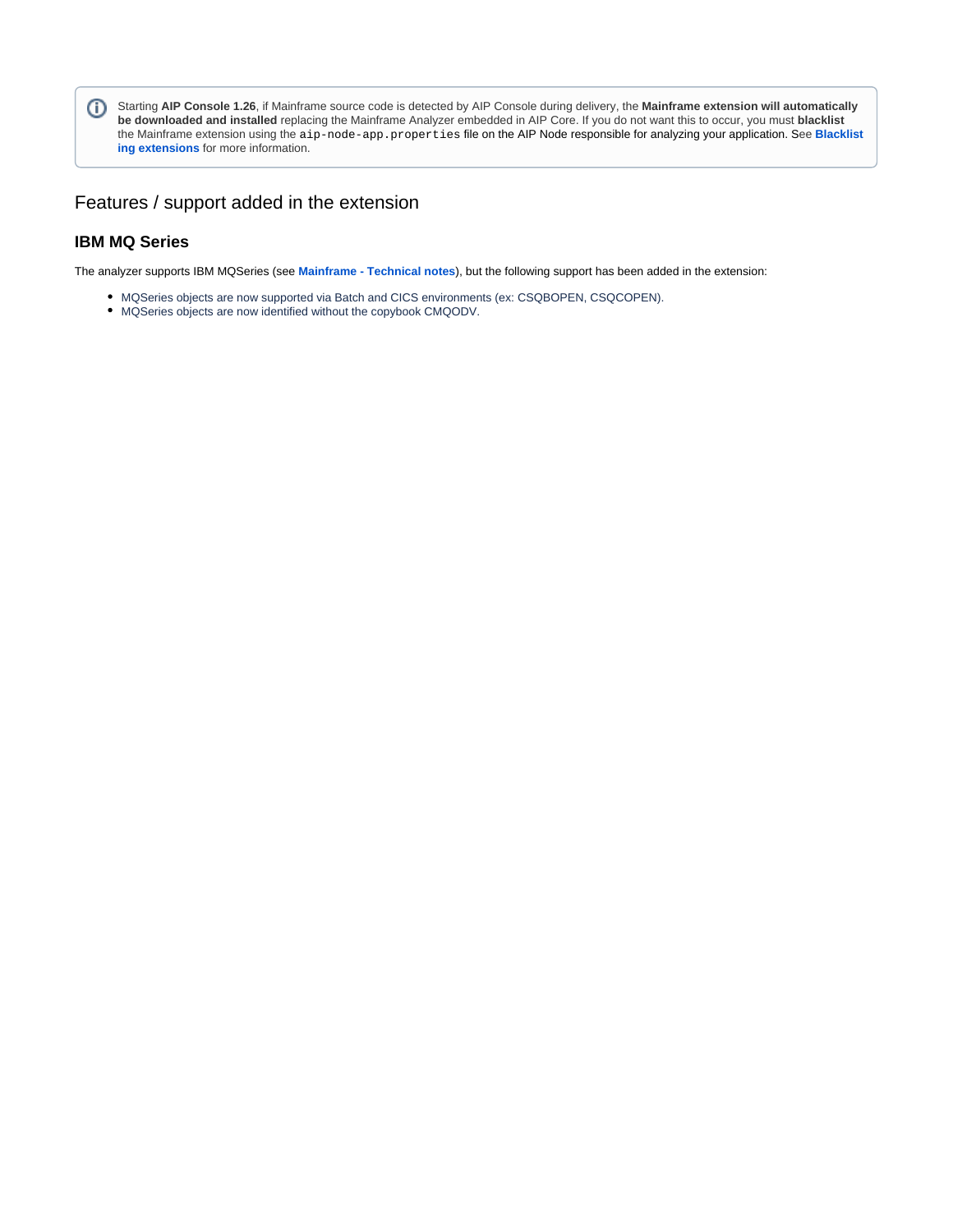# <span id="page-2-0"></span>Function Point, Quality and Sizing support

This extension provides the following support:

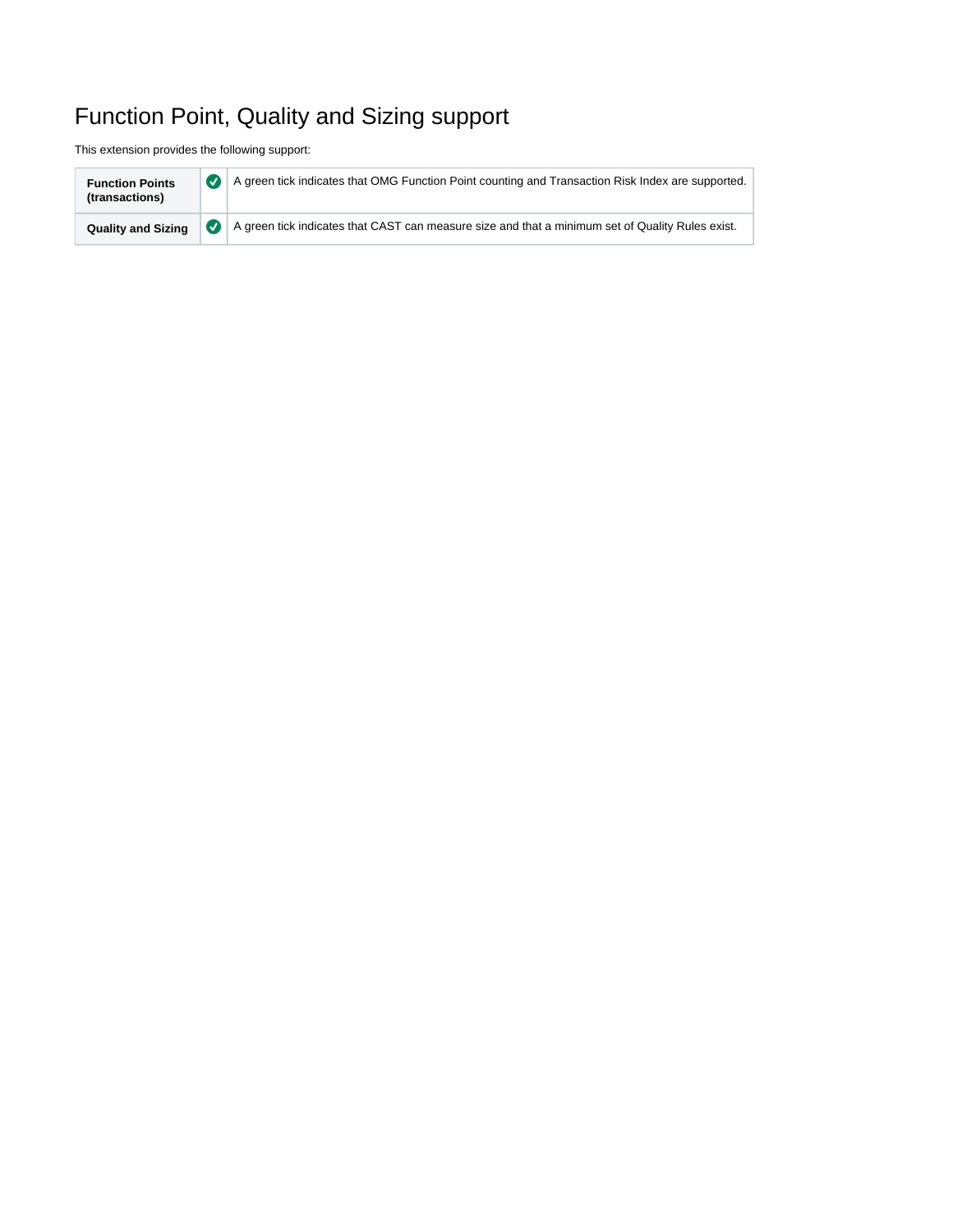## <span id="page-3-0"></span>CAST AIP Core compatibility

This extension is compatible with:

| <b>CAST AIP core release</b> | <b>Supported</b> |
|------------------------------|------------------|
| 8.3.26                       | $\bullet$        |

## <span id="page-3-1"></span>Supported DBMS servers

This extension is compatible with the following DBMS servers:

Ø **CAST Storage Service/PostgreSQL**

### <span id="page-3-2"></span>**Prerequisites**

 $\bullet$ An installation of any compatible release of CAST AIP core (see table above)

### <span id="page-3-3"></span>Required third-party software

Please see: **[Mainframe - Required third-party software](https://doc.castsoftware.com/display/TECHNOS/Mainframe+-+Required+third-party+software)**.

# <span id="page-3-4"></span>Dependencies with other extensions

None.

# <span id="page-3-5"></span>Parametrization\_Cobol.xml file

The extension is shipped with a parameterization XML file called **Parametrization\_Cobol.xml** file - see **[Mainframe - Analysis configuration](https://doc.castsoftware.com/display/TECHNOS/Mainframe+-+Analysis+configuration)** for more information about this. This file takes priority over the same file delivered in AIP Core (in Configuration\Parametrization\Cobol) therefore if you are moving to using the Mainframe Analyzer, you must ensure the following:

- You must copy the file (or the rules in file) from the AIP Core installation folder  $Configuration\Gamma$ extension on your AIP Node(s): %PROGRAMDATA%\CAST\CAST\Extensions\com.castsoftware.mainframe.<version>funcrel\configuration\parametrization\Cobol
- If you upgrade to a newer release of the extension, and if you have modified the **Parametrization\_Cobol.xml** file to add custom rules, you must ensure that you copy the file (or the rules) into the new extension installation location, e.g.:
	- **Current extension installation location**: \$PROGRAMDATA\$\CAST\CAST\Extensions\com.castsoftware.mainframe. <version1>-funcrel\configuration\parametrization\Cobol
	- **New extension installation location**: %PROGRAMDATA%\CAST\CAST\Extensions\com.castsoftware.mainframe. <version2>-funcrel\configuration\parametrization\Cobol

## <span id="page-3-6"></span>Download and installation instructions

Please see:

- **[Download an extension](https://doc.castsoftware.com/display/EXTEND/Download+an+extension)**
- **[Install an extension](https://doc.castsoftware.com/display/EXTEND/Install+an+extension)**

## <span id="page-3-7"></span>Application qualification information

Please see: **[Mainframe - Application qualification specifics](https://doc.castsoftware.com/display/TECHNOS/Mainframe+-+Application+qualification+specifics)**.

# <span id="page-3-8"></span>Prepare and deliver the source code

<span id="page-3-9"></span>Please see: **[Mainframe - Prepare and deliver the source code](https://doc.castsoftware.com/display/TECHNOS/Mainframe+-+Prepare+and+deliver+the+source+code)**.